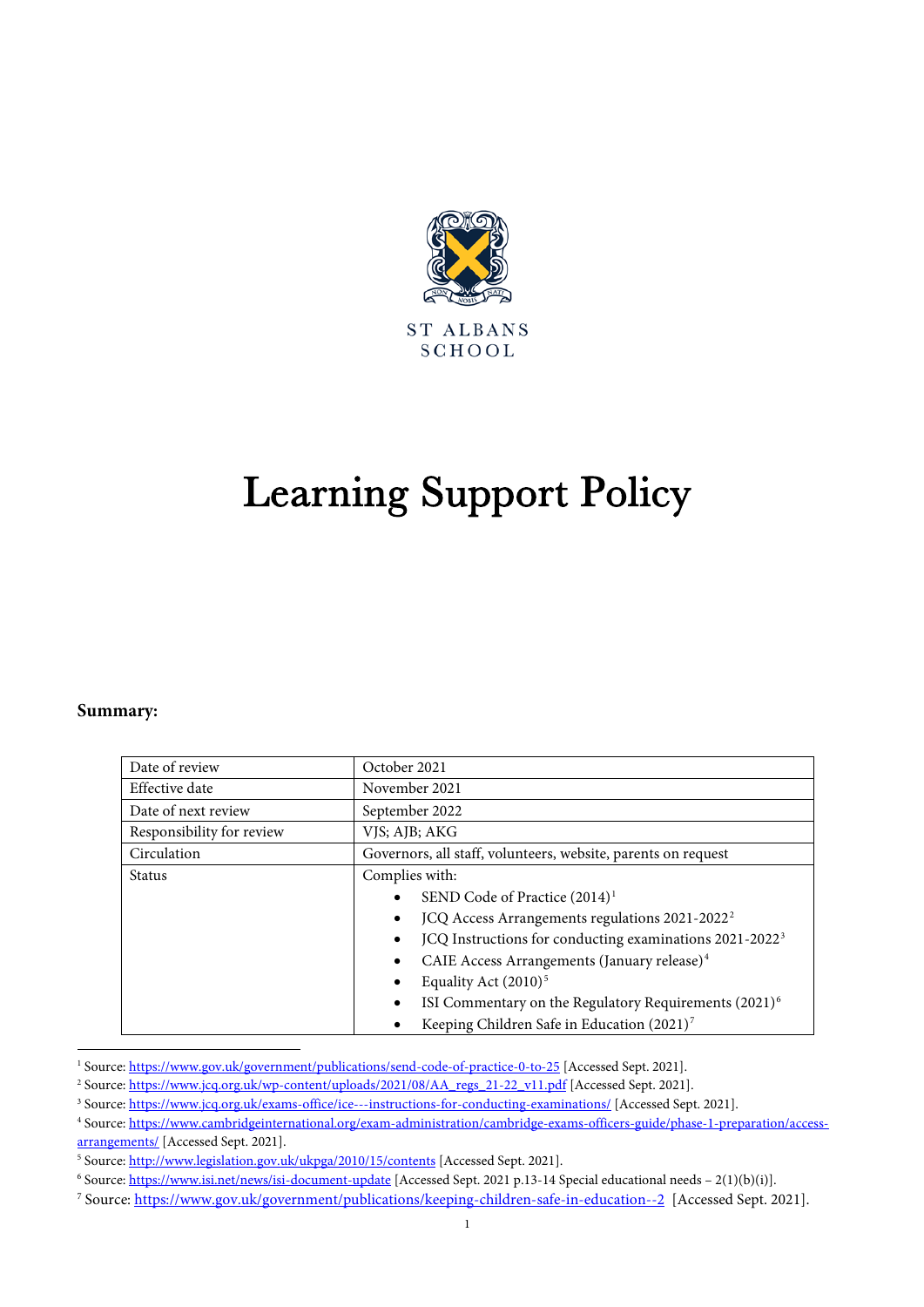- 1. St Albans School is committed to a whole-school approach to supporting each pupil according to their Individual Learning Profile (ILP).
- 2. The Learning Support Department's mission is to identify and support neurodiverse pupils in all areas of school life. The aim is therefore to help all learning support pupils achieve the best they can.
- 3. Bearing in mind the Special Educational Needs and Disabilities (SEND) Code of Practice 2014, it is recognised that a range of learning needs and difficulties can occur within the pupil body, even when it has been selected on academic criteria, some of whom may require more personalised support than others.
- 4. Similarly, the School seeks to maximise the opportunities and potential for the most talented pupils and recognises that the two groups may not be mutually exclusive.
- 5. Teachers and the pastoral teams are advised on appropriate strategies for individual pupils such as differentiated support in the classroom and use of the 'Teacher Reference Manual', however, there are no teaching assistants in lessons.
- 6. In accordance with the regulations, irrespective of documented medical, physical or learning difficulties, in all cases, the Head of Learning Support and / or the Head of Centre (Headmaster) must be satisfied that there is an extensive history of need.
- 7. A candidate's specific access arrangements are determined by the Head of Learning Support and their team.
- 8. Pupils with a medical or learning difficulty may find some aspects of school life harder than their peers, but with a positive mindset and collective support from home and school, they will be able to achieve the best they can.
- 9. All pupils are encouraged to become independent metacognitive learners.
- 10. The structure of the Learning Support Department includes a Head of Department, an Access Arrangements Assessor, a Learning Support Teacher and an Administrator.

## **Prospective Pupils:**

- 1. The Head of Learning Support can discuss individual cases once a prospective pupil has passed the entrance exam and a firm offer of a place has been accepted.
- 2. New parents are required to complete the Learning Support section on the New Pupil Information form.
- 3. New parents also need to share with the Admissions Team and Learning Support Department any diagnostic and / or medical reports that were undertaken prior to joining St Albans School.
- 4. The Head of Learning Support will consider the recommendations from diagnostic and / or medical reports that were undertaken prior to joining St Albans School, but the Learning Support referral process will take priority and in doing so, adhere to the latest regulations.

## **Pupil Information & Data:**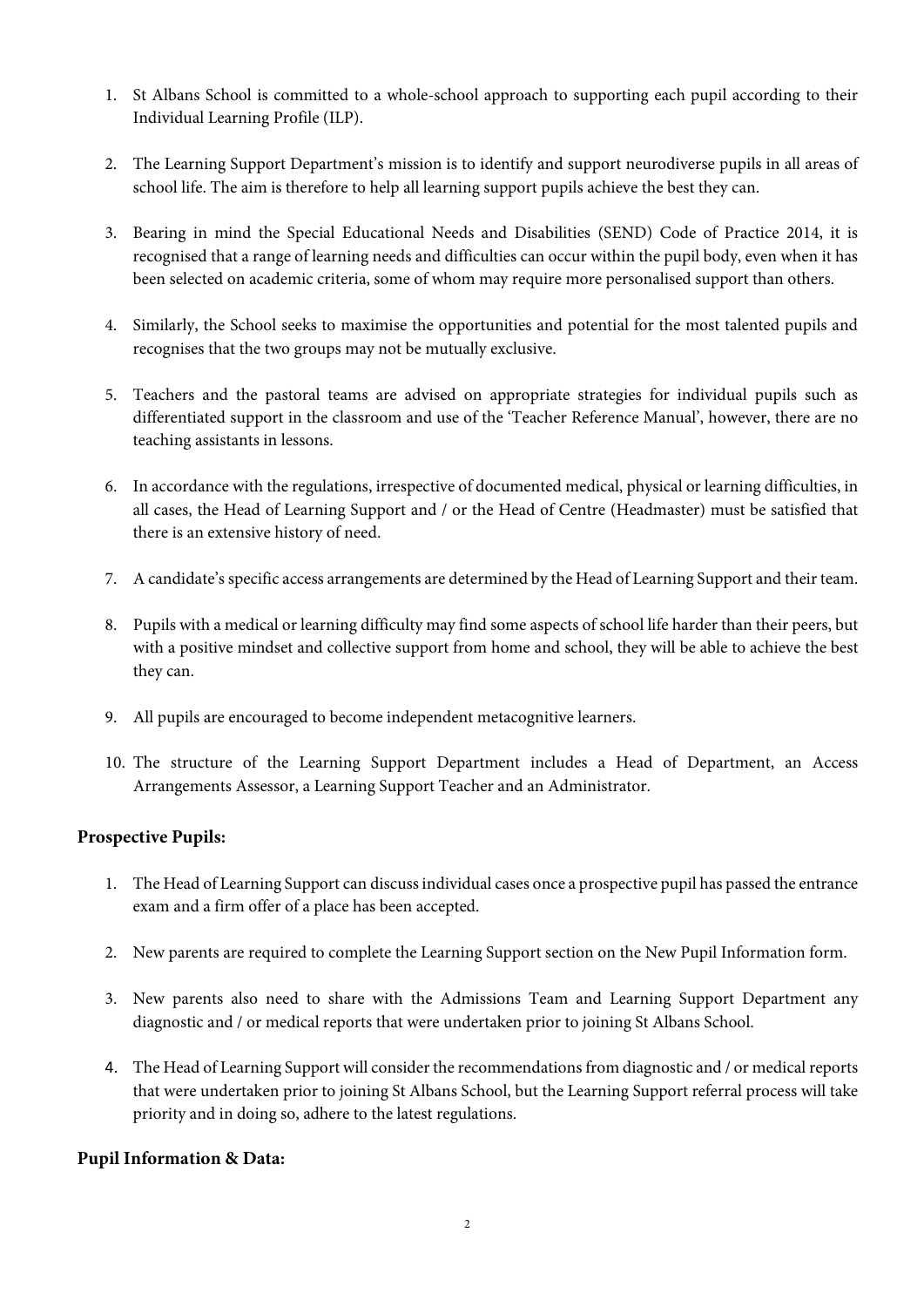- 1. The Learning Support Department creates and maintains an Individual Learning Profile (ILP) for each pupil with an identified learning difficulty and access arrangement(s). This is similar to a 'pupil passport' and is identified as a 'yellow dot' on the school's internal management system.
- 2. The ILP is shared with and accessed by teachers, enabling key information to be communicated, such as specific needs, access arrangement(s), pupil views and classroom differentiation strategies.
- 3. The Learning Support department will prioritise the support given to pupils with an ILP.
- 4. The needs of individual pupils with identified learning difficulties are long term in their nature. However, specific conditions can arise that require short term adjustments: medical injuries or conditions come into this category. In these cases, a temporarily modified academic programme and/or access arrangement(s) can be considered.
- 5. All relevant communications between Learning Support staff, teachers, tutors, parents and other relevant individuals must be stored in the relevant pupil e-mail, K-drive or paper folder.
- 6. Learning Support staff will copy in the tutor (and parents where necessary) to e-mail communications that are sent to individual pupils. The Head or Deputy Head of Year and other staff may also be included if deemed appropriate.
- 7. In addition to the screenings and assessments undertaken by the Learning Support Department, whole school data is used in conjunctions with teacher evidence, to support the identification of students that may require intervention.

#### **Screenings:**

- 1. All new pupils undertake a computer-based literacy screening at the main entry points (11+, 13+ and 16+), as do any pupils who join the school at other stages.
- 2. Results that indicate significant concern are communicated to parents and the learning support referral process is instigated.
- 3. Those pupils that require monitoring are identified to the relevant pastoral team and teachers.
- 4. If further difficulties arise, the learning support referral process may then be instigated.
- 5. A 'green dot' may be created on the school's internal management system for pupils that require on-going monitoring, which only staff can access.

#### **Teacher Responsibilities:**

- 1. In addition to this Learning Support Policy, teachers need to be aware of the Access Arrangements Policy and the Word Processing in Exams Policy.
- 2. Teachers should use the following e-mail address for their communications: [learningsupport@st](mailto:learningsupport@st-albans.herts.sch.uk)[albans.herts.sch.uk](mailto:learningsupport@st-albans.herts.sch.uk) and provide as much detail about their concerns as possible and complete a Teacher Questionnaire when requested by Learning Support.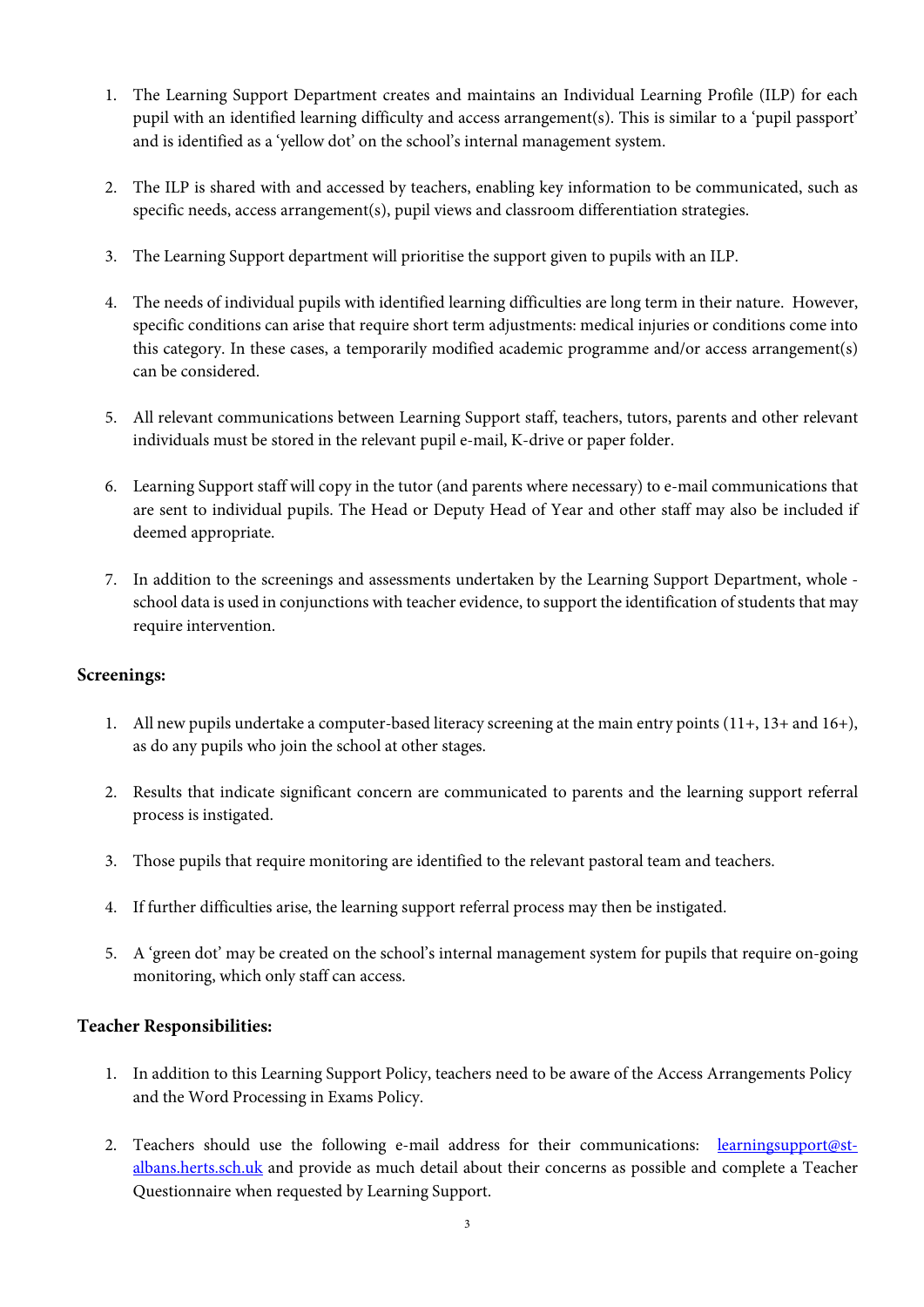- 3. Teachers should leave the Learning Support Department to make initial contact with parents and the follow-up actions with the pupil. In all instances, teachers should act on the advice of the Learning Support Department as to whether and when to speak to the pupil concerned and their parents.
- 4. Teachers have a professional responsibility to raise with the Learning Support Department concerns about a pupil with persistent and significant learning difficulties that are 'substantial' and 'long-term'.
	- a. 'Substantial' means 'more than minor or trivial'. Substantial adverse effects can be determined by looking at the effects on a person with the impairment, comparing those to a person without the impairment, to judge if the difference between the two is more than minor or trivial.
	- b. 'Long-term' means the impairment has existed for at least 12 months or is likely to do so.
- 5. All concerns should be raised by the end of the academic year for pupils in the Lower Sixth and Fourth Form (or by the end of the Autumn Term for a Fourth Former taking IGCSE Mathematics in the January of their Fifth Form year).
- 6. If something causes a teacher to feel that there is an issue to investigate during a pupil's Fifth or Upper Sixth year that has not previously been picked up or shared with the Learning Support Department, teachers need to provide evidence to show that the difficulty has existed from before the start of the Fifth/Upper Sixth year.
- 7. In exceptional circumstances, concerns can be raised after the Fifth Form mocks and Upper Sixth mocks, if there is substantial evidence of a long-term learning difficulty or need.

## **Learning Support Referral Process:**

- 1. All actions must follow this Learning Support Policy, the Access Arrangements Policy and the Word Processing in Exams Policy.
- 2. Underpinning the referral process is the 'assess, plan, do, review' cycle as recommended by the SEND Code of Practice (2014).
- 3. The School recognises that teachers, parents, guardians and pupils may legitimately contact the Learning Support Department over concerns that relate to persistent and significant learning difficulties that are 'substantial' and 'long-term'.
- 4. Below is a summary of the steps involved in the referral process:
	- a. Parent / pupil / teacher concerns are shared with Head of Learning Support.
	- b. Existing screening results are checked.
	- c. Learning Support sends out a pupil and teacher questionnaire to gather specific information.
	- d. A referral meeting is booked with the pupil.
	- e. Collated information is shared with the tutor, parents and pupil, including recommendations.
	- f. Teachers are asked to monitor (GD) the situation and provide feedback to Learning Support.
	- g. The pupil is encouraged to meet with the School Counsellor if appropriate.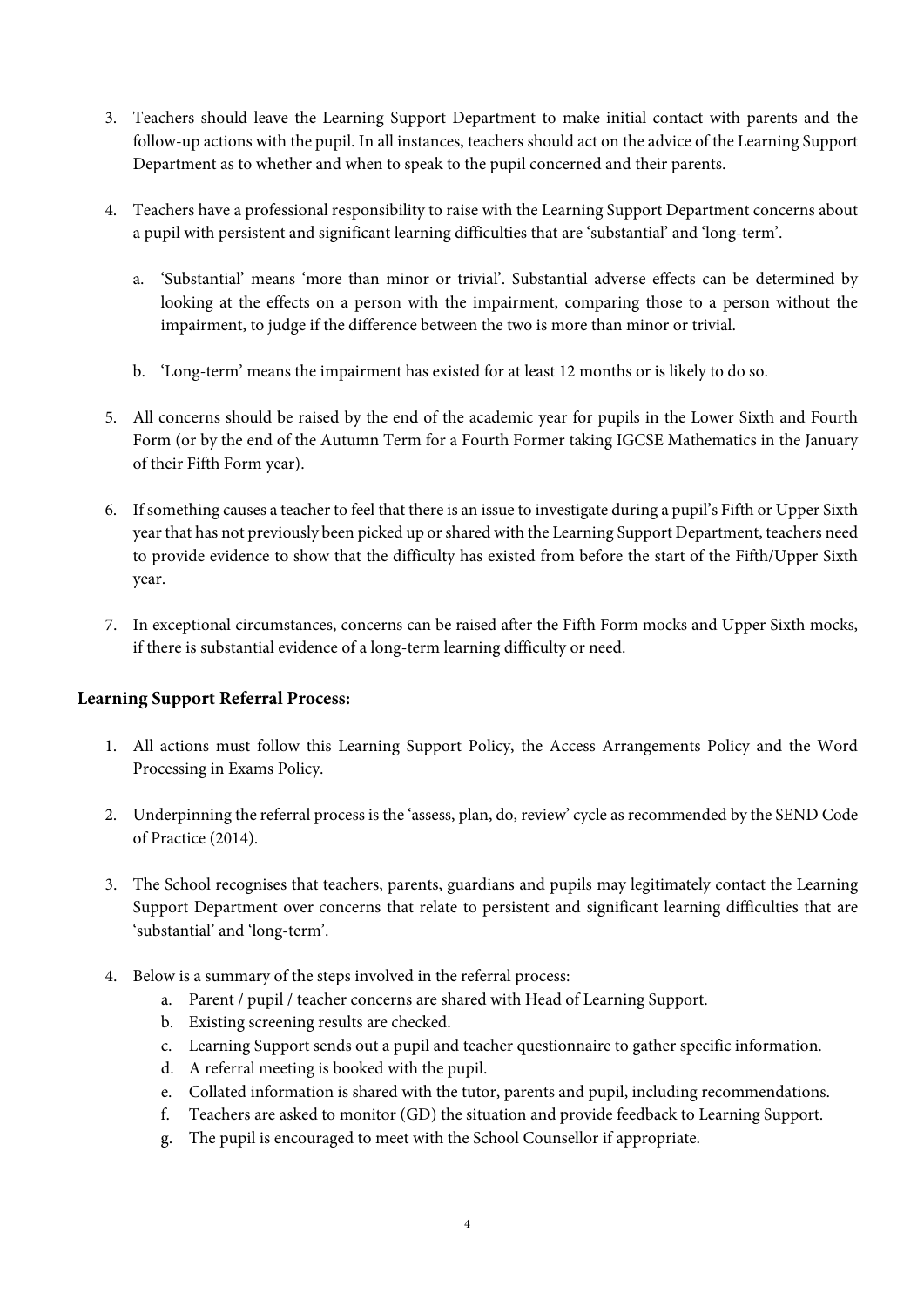- h. The pupil attends further in-house screening and / or assessments, after which reasonable adjustments, such as supervised rest breaks (SRBs) $^{\rm 8}$  $^{\rm 8}$  $^{\rm 8}$ , may then be trialled.
- i. Alternative access arrangements may be considered and/or implemented by Learning Support.
- j. The pupil receives 1:1 support with a member of the Learning Support department if required.
- 5. Different procedures apply in relation to short-term illness or injury. Please contac[t learningsupport@st](mailto:learningsupport@st-albans.herts.sch.uk)[albans.herts.sch.uk](mailto:learningsupport@st-albans.herts.sch.uk) in the first instance, noting that medical evidence will be required before further action can be considered.

### **Long-Term Medical Conditions:**

- 1. If a candidate has a long-term medical condition (for example: hearing or visual impairment, colourblindness, long-term use of medication), or physical disability which would represent a substantial disadvantage if reasonable adjustments were not made, the candidate's parent or guardian must send the School current medical evidence, in the form of a Hospital Consultant's letter, before joining the School, or as soon as possible thereafter.
- 2. The letter must indicate the nature of the condition or disability, confirming that it is ongoing (more than 12 months) and must give details of the difficulties which may be experienced when a candidate is sitting examinations.
- 3. Medical evidence for access arrangements should only confirm the disability and not recommend specific access arrangements. Specialist evidence can relate to any age as long as it remains current.

#### **Access Arrangements:**

- 1. Please refer to the 'Access Arrangements Policy' for full details.
- 2. The Learning Support Department undertakes all exam access arrangement assessments and administrative requirements in accordance with the necessary regulations, including the gathering of teacher evidence.
- 3. The Learning Support Department works in conjunction with the internal exams team and the external examinations office, to ensure that appropriate access arrangements are provided for pupils in school and public examinations.
- 4. Access Arrangements allow pupils with medical, physical or learning difficulties to access public examinations. They enable pupils to show what they can do without changing the demands of the assessment.
- 5. The School applies for access arrangements to the exam authorities, with whom the final decision rests.
- 6. The Learning Support Department will ensure that parents and pupils are informed about any access arrangements that are put in place.

<span id="page-4-0"></span><sup>&</sup>lt;sup>8</sup> "Supervised rest breaks must always be considered before making a request for extra time, since they may be more appropriate for candidates with a medical condition, a physical disability or a psychological condition. (See Chapter 5, section 5.1 for more detail.) The SENCo must have considered and thoroughly exhausted the option of supervised rest breaks before making an application for 25% extra time. The SENCo considers 25% extra time, and not supervised rest breaks, to be an appropriate access arrangement/reasonable adjustment." (JCQ, 2021:36).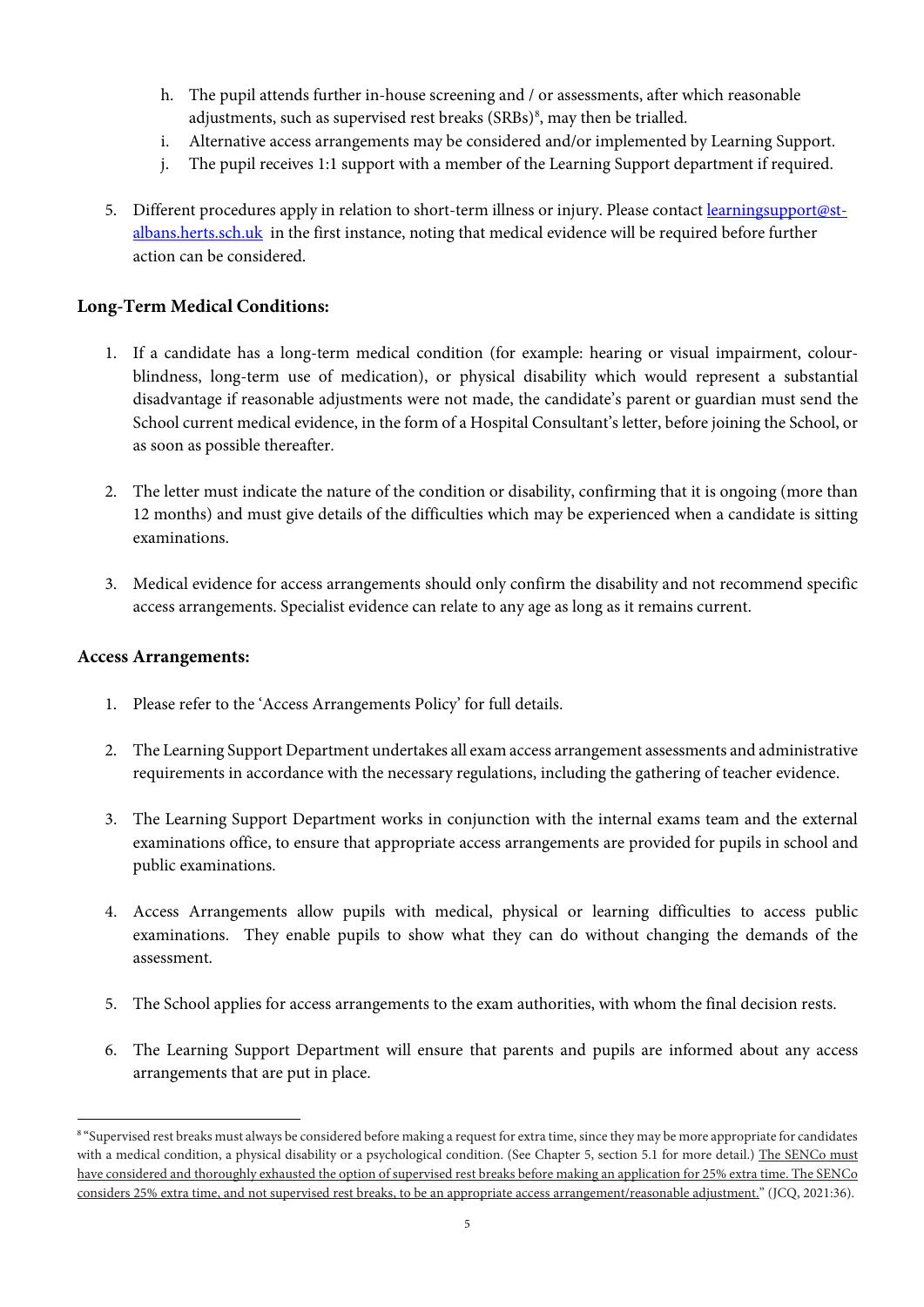7. The Learning Support Department will ensure that access arrangements requiring an external application to an awarding body, includes a signed data protection notice from the pupil.

## **Word Processing:**

- 1. Laptops are allowed in lessons for classwork from the Third Form upwards, but not in the Lower School, unless a *need* has been established and agreed by Learning Support.
- 2. In order to establish a word processing *need* for any pupil, the above learning support referral process has to be followed, including a check of the new pupil screening records for handwriting speed and legibility.
- 3. A *word processor cannot simply be granted to a pupil because he/she wants to type rather than write, or can work faster on a keyboard, or because he/she uses a laptop at home.*
- 4. In terms of word processing in exams, only pupils who have been assessed by the Learning Support Department as *needing* a laptop, are allowed to use one in tests and exams.
- 5. Please refer to the 'Word Processing in Exams Policy' for further details.

## **Learning Support Teaching:**

- 1. Each pupil with an ILP may receive up to three, fifty minute, 1:1 sessions per year, with a member of the Learning Support Department. The focus will be on supporting the priority needs of the pupil and directly providing support that is additional to and different from the support that is available in the classroom and through clinics.
	- a. If time permits, a reminder may be sent by Learning Support staff via the 'Calendar / New Meeting' function, to 'invite' a pupil to a meeting; the tutor should also be invited, but the tutor should be told they are not expected at the meeting and have only been included for information.
	- b. If time permits, Learning Support staff may, at the time of a meeting, visit a pupil in the classroom and ask them to attend the meeting.
	- c. If a pupil is absent from school and unable to attend a meeting, they should reply as soon as possible to the e-mail sent by the member of Learning Support explaining their absence. This will enable a new meeting to be organised for the absent pupil and the space offered to another pupil, if time permits.
	- d. Pupils will be made aware through the original meeting communication, that non-attendance at a learning support meeting, without good reason or notice, will result in the Head of Year, parents and tutor being sent an e-mail by the member of Learning Support who booked the meeting, asking the pupil to explain their non-attendance.
	- e. Learning Support staff will endeavour to re-book the meeting for the next available opportunity, bearing in mind existing bookings for other learning support pupils. This is likely to result in a delay before a pupil is next seen by Learning Support.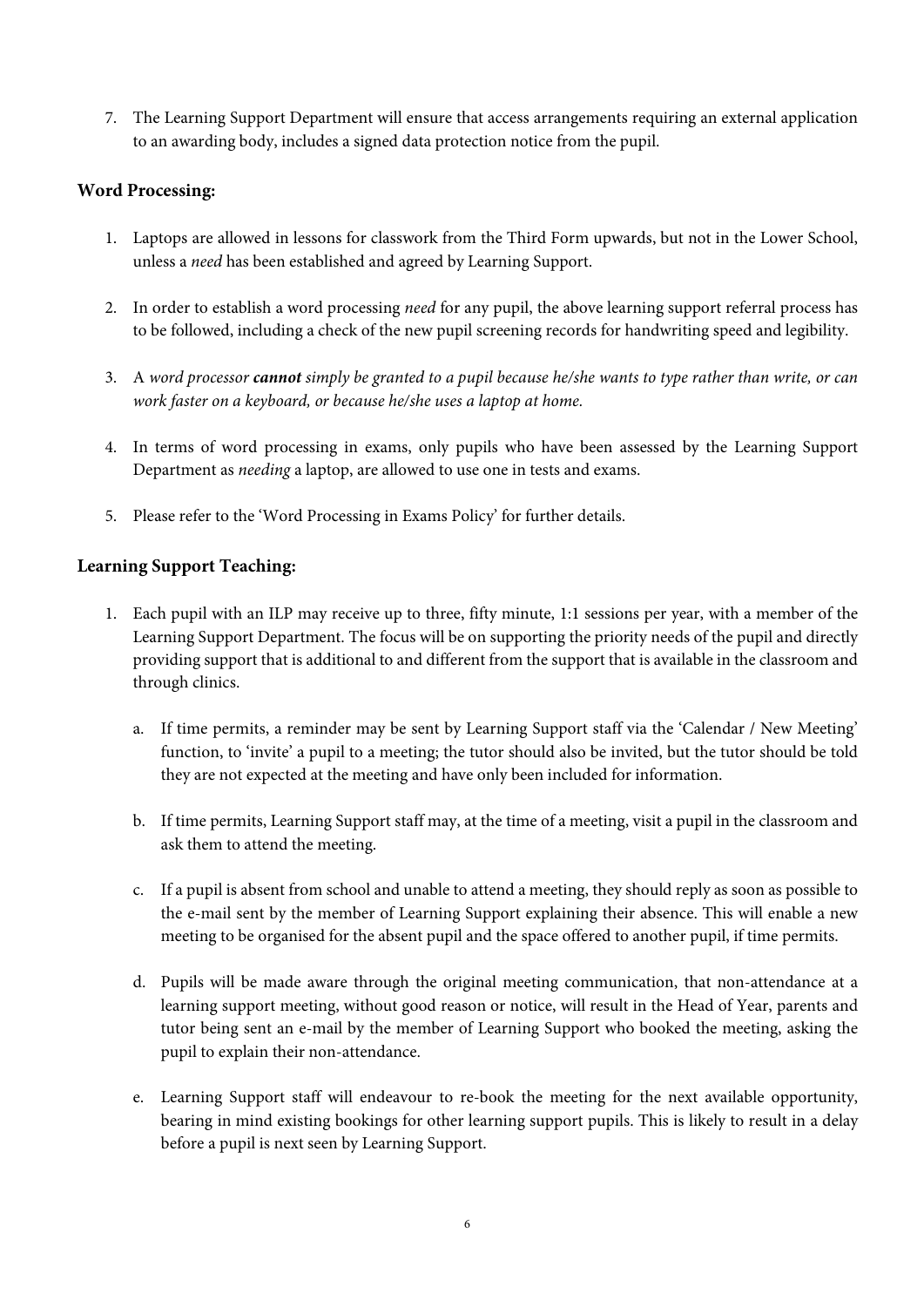- f. Persistent non-attendance will result in a compulsory meeting between the pupil, their Head of Year and the Head of Learning Support. Both the tutor and parents will be informed about the meeting and its outcomes, which may include an appropriate sanction, such as a 'white slip'.
- 2. Each pupil with an ILP will also receive one annual review meeting, either in person with a member of the Learning Support Department, or via an electronic 'Form', with the option of a follow-up meeting if requested or required.
- 3. A maximum of six support sessions per year may be available in exceptional circumstances, depending on individual pupil needs and staff availability.
- 4. Pupils with an ILP are encouraged to attend subject-specific clinics run by academic departments.
- 5. The Learning Support Prefect will undertake a mentoring / study skill role with KS3 pupils that have an ILP.

### **External Assessments:**

- 1. Staff within the Learning Support Department are fully qualified to undertake the entire referral and assessment process.
- 2. However, the Learning Support Department maintains a list of approved external assessors with whom the School has an established working relationship.
- 3. In rare and exceptional circumstances, the Head of Learning Support may recommend an approved external assessor. This can only be done with permission from the Head of Learning Support and in accordance with the JCQ regulations.
- 4. Rare and exceptional in this context relates to unresolved medical, physical or cognitive concerns about the pupil. Physical or medical reasons require supporting evidence from a Hospital Consultant.
- 5. Parents and guardians should be aware that paragraph 7.3.6 of the JCQ regulations (2021:83) states that:

"A privately commissioned assessment carried out without prior consultation with the centre **cannot** be used to award access arrangements and **cannot** be used to process an application using *Access Arrangements online*.

The SENCo must provide the assessor with at least a 'skeleton' Part 1 of Form 8 prior to the candidate being assessed (Part 2 of Form 8).

(Where a learning difficulty specifically arises as a result of a medical condition please see paragraph 5.2.3 and section 5.7 - 25% extra time and/or a scribe.)

Where a privately commissioned report, or a report from an external professional, is rejected by a centre, the head of centre or a member of the senior leadership team should provide a written rationale supporting their decision to the parent/carer.